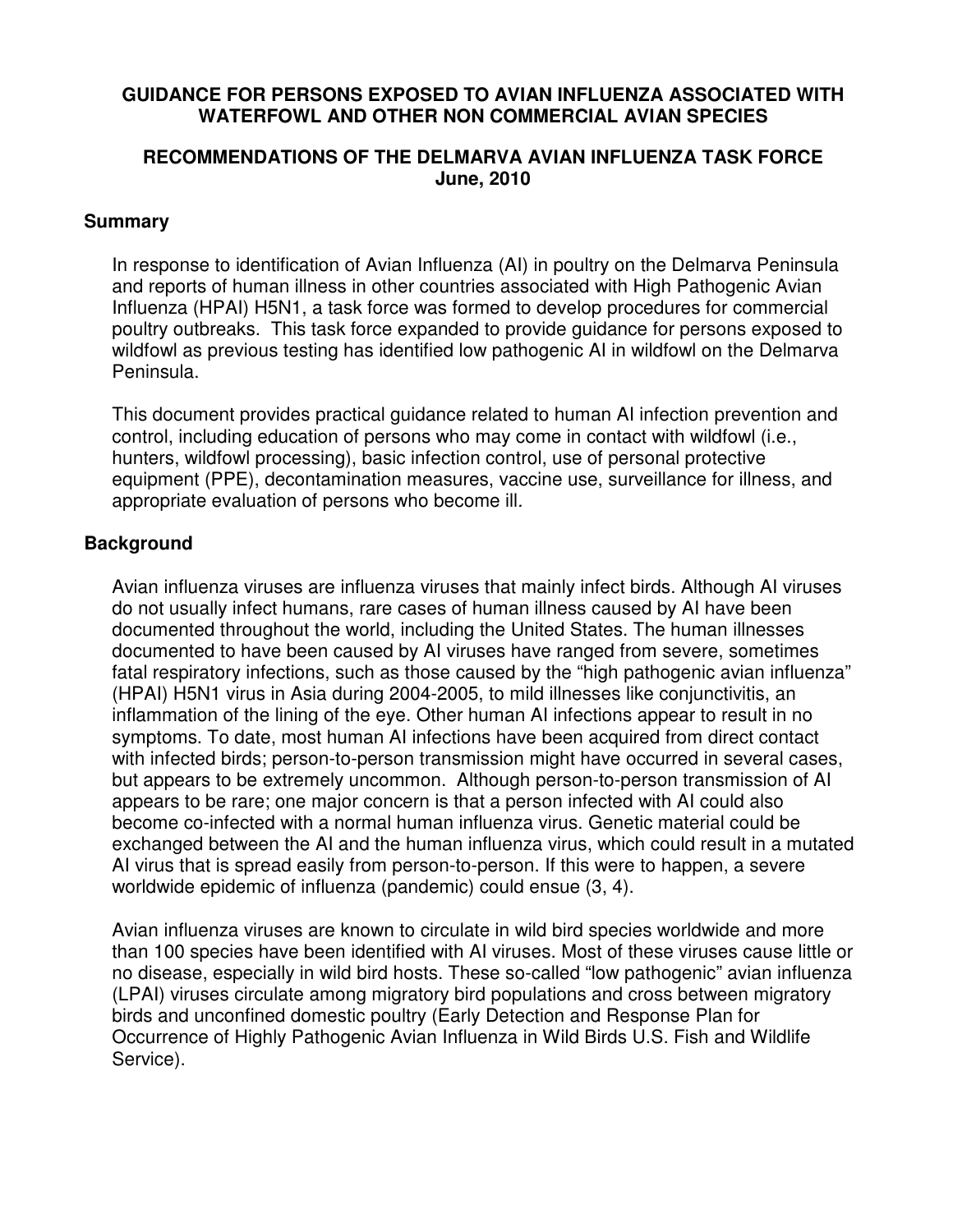# **Target Human Populations**

- I. Department of Natural Resources (DNR) employees who capture waterfowl and perform avian disease surveillance
- II. Waterfowl hunters
- III. Waterfowl processors
- IV. Game Breeders
- V. Regulated shooting area (i.e., shooting preserve) operators<br>VI. Waterfowl hunting outfitters and quides
- Waterfowl hunting outfitters and guides
- VII. Retriever training permitees and workers (routine training, field trials, hunt tests)
- VIII. Wildlife rehabilitators and animal shelters
- IX. Backyard poultry flock owners
- X. Other individuals who come in contact with waterfowl or other non commercial avian species (zoo workers, etc.)

Unless otherwise delineated, recommendations are for all target populations as listed above.

### **Procedures**

### Training/Education

Education material will include information about: the AI virus; transmission; symptoms in birds and humans; prevention and control measures for human transmission including annual seasonal influenza vaccination, basic hygiene, personal protective equipment, and proper cooking of wildfowl; who to contact if you identify ill or dead birds; and what to do if you are symptomatic.

### Target Population

I. DNR employees who capture waterfowl and perform avian disease surveillance.

Employer will provide education using brochures/fact sheets and website references with assistance of Public Health as needed.

II. Waterfowl hunters Public education materials will be made available on DNR/DHMH websites. Materials including fact sheets will be distributed at public events such as hunting expos and agricultural fairs. Information about AI is provided to hunters

in annual hunting season synopsis and guides where stamps and licenses are purchased.

- III. Waterfowl processors
- IV. Game Breeders
- V. Regulated shooting area (i.e., shooting preserve) operators
- VI. Waterfowl hunting outfitters and guides
- VII. Retriever training permitees and workers (routine training, field trials, hunt tests)
- VIII. Wildlife rehabilitators and animal shelters

Public education materials including U.S. Fish and Wildlife Service (USFWS) and DNR fact sheets and website references related to AI will be made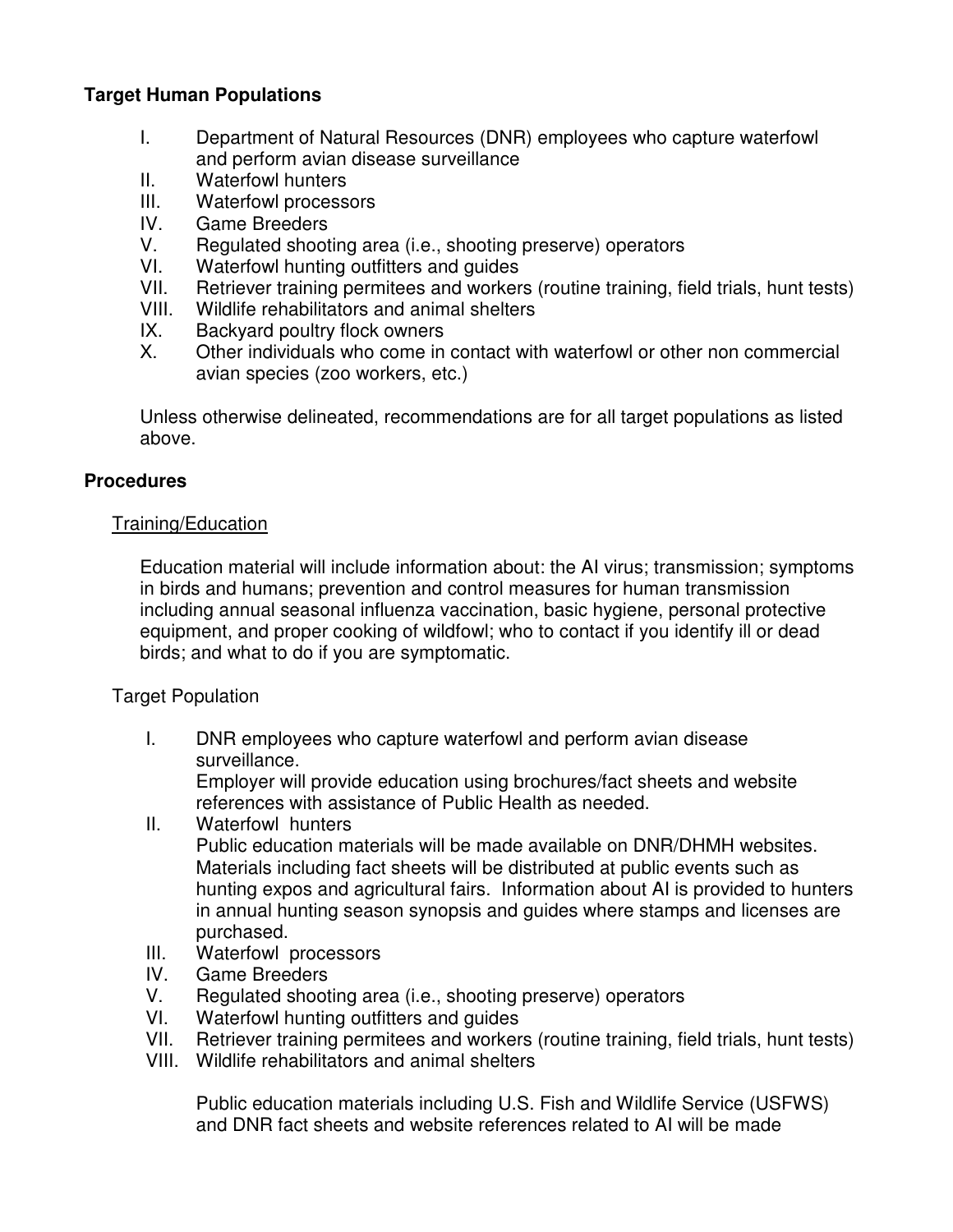available to target populations III – VII when licenses and permits are purchased and during annual site visits made by DNR.

# IX. Backyard poultry flock owners

Public education materials including USFWS and U.S. Department of Agriculture (USDA) Animal & Planet Health Inspection Service (APHIS) fact sheets and website references will be made available at locations where backyard flock registration materials are available, including extension services and stores that sell feed. Information, including guidance from APHIS is sent to registered flock owners in MD as well as to various wildlife associations such as Mid Atlantic Wildfowl, Guinea Fowl International, etc. In other states (DE and VA) this information is made available at university and state offices where backyard flocks are routinely tested for surveillance purposes.

X. Other individuals who come in contact with waterfowl or other non commercial avian species (zoo workers, private waterfowl collections, etc.) Employers will provide training and education to employees using APHIS and USFWS material.

### Basic Infection Control

All education material provided about AI as well as other infections will include the importance of strict adherence to and proper use of hand hygiene after contact with waterfowl and backyard poultry; contaminated surfaces; or after removing gloves. Hand hygiene should consist of washing with soap and water for 15-20 seconds. This will happen at all breaks (lunch and bathroom), especially where smoking or eating will occur, and prior to leaving the affected area. Education will also include the following points:

- 1. Do not handle or butcher game birds that are obviously sick or are found dead;
- 2. Do not eat, drink, or smoke while cleaning game;
- 3. Wear rubber gloves and washable clothing when cleaning game;
- 4. Wash your hands with soap and water or alcohol wipes immediately after handling game;
- 5. Wash tools and working surfaces with soap and water, then disinfect with a 10 percent solution of chlorine bleach; and
- 6. Place uncooked game in a plastic bag or container for transport.
- 7. Cook game meat thoroughly; poultry should reach an internal temperature of 165 degrees Fahrenheit. (http://www.pandemicflu.gov/health/hunters.html)

### Personal Protective Equipment (PPE)

### Target Population

I. DNR employees who perform waterfowl capture and avian disease surveillance.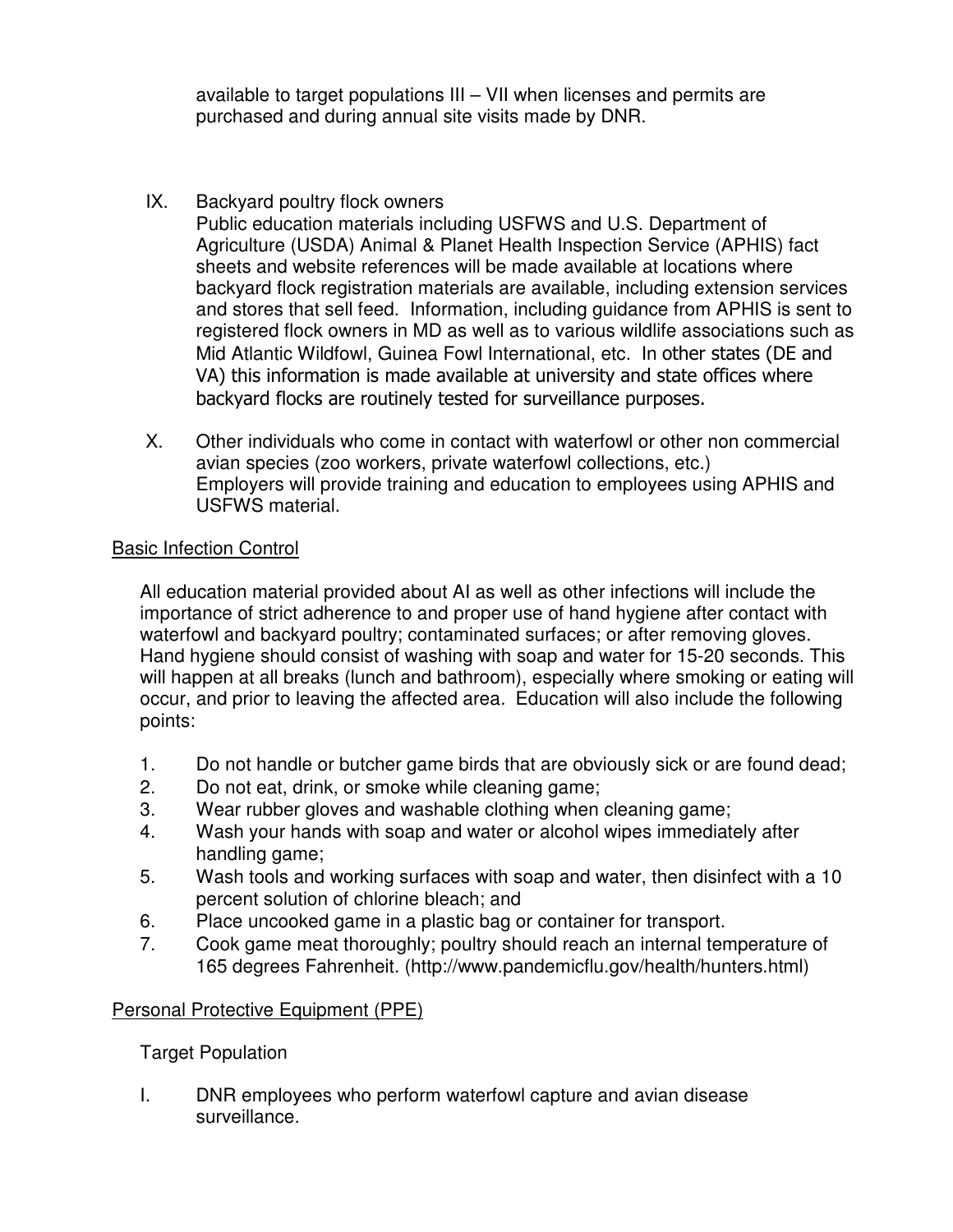Recommended to wear impermeable gloves and goggles or safety glasses where there is no known AI infection. If AI is suspected, or there are otherwise sick or dead birds, add National Institution for Occupational Safety (NIOSH) approved N95 or better respirators, disposable gowns, and rubber boots or boot covers (ref Early Detection and Response Plan for Occurrence of Highly Pathogenic Avian Influenza in Wild Birds USFWS).

- II. Waterfowl hunters
- III. Waterfowl processors
- IV. Game Breeders<br>V. Regulated shoot
- Regulated shooting area (i.e., shooting preserve) operators
- VI. Waterfowl hunting outfitters and guides
- VII. Retriever training permitees and workers
- VIII. Wildlife rehabilitators and animal shelters
- IX. Backyard poultry flock owners<br>X. Other individuals who come in
- Other individuals who come in contact with waterfowl or other non commercial avian species (zoo workers, etc.)

When no AI has been identified in the area, rubber or disposable gloves are recommended for use for target populations II – IX when handling or processing birds for consumption or when gathering eggs.

When AI has been identified in the area, additional guidance for target populations II - IX may be provided, or the affected area(s) may be closed following guidance of the local state or federal fish and wildlife agency(ies).

### Surveillance

All persons are encouraged to self monitor for symptoms of influenza and seek medical care promptly. Inform your health care provider of exposure to waterfowl or other non commercial avian species. Medical providers are responsible for reporting unusual manifestations of a communicable disease in an individual and should be encouraged to consult public health for symptomatic patients who have been potentially exposed to Avian Influenza.

Public health monitors reports of diseases locally and statewide.

Active surveillance for human infections will be completed by public health when highly pathogenic AI is documented in waterfowl or non commercial avian species. Active surveillance may include notification to the medical community to report cases, contacting state and private workers in the target populations for surveillance, press releases for community education related to obtaining medical care for influenza symptoms and/or other methods appropriate to the outbreak.

### Vaccine and Antiviral Drugs

Annual seasonal influenza vaccine is routinely recommended for all persons who want to reduce the risk of becoming ill with human influenza or of transmitting it to others. Protection from human influenza can prevent persons from becoming co-infected with